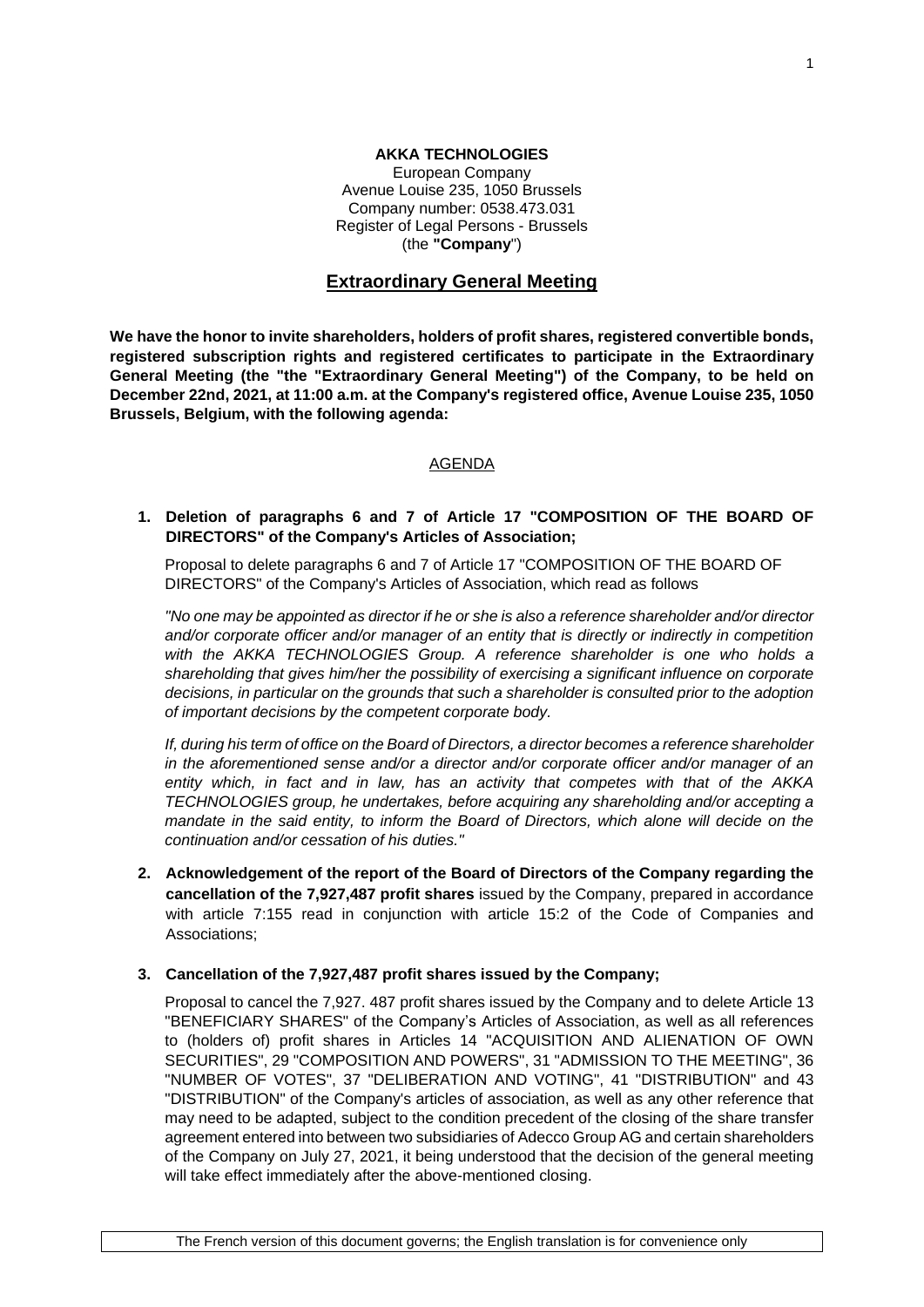## **4. Powers**

Resolution to confer all powers on Maître Sophie Maquet and Maître Stijn Joye, electing domicile in their offices, with the option of substitution, for the purpose of carrying out all legal and administrative formalities required for the implementation of the aforementioned resolutions, and this in particular with the clerk of the competent company court.

#### **5. Miscellaneous**

### **Modalities to take part in the General meeting**

To participate in the Extraordinary Shareholders' Meetings of the Company on December 22, 2021, or to be represented at it, please comply with the provisions of Articles 30, 31 and 32 of the Company's Articles of Association.

Only individuals or legal entities:

- who are shareholders and/or holders of profit shares of the Company on **8 December 2021, at midnight** (Belgian time) (hereinafter the "**Record Date**"), irrespective of the number of shares, profit shares, registered convertible bonds or registered subscription rights held on the day of the said general meetings,
- and who have informed the Company by **16 December 2021** at the latest of their wish to participate in the said general meetings and to exercise their voting rights,

are entitled to participate and vote at the said general meeting on 22 December 2021.

Therefore, the holders of dematerialized shares must notify their financial intermediary or authorized account holder of the number of shares for which they wish to be registered and participate in the said Extraordinary General Meeting. The financial intermediary will produce for this purpose a registration certificate (certifying the number of dematerialized shares registered in the name of the shareholder in their accounts on the Record Date, and for which the shareholder has declared to participate in the said Extraordinary General Meeting). The filing of the above-mentioned registration certificate by the owners of dematerialized shares must be done at the latest on December  $16<sup>th</sup>$ , 2021 with the Company, exclusively at the contact address indicated below.

The owners of registered shares and/or profit shares who wish to participate in the said Extraordinary General Meeting of December 22, 2021 must notify their intention to the Company by ordinary letter or e-mail addressed to the Company at the latest on December 16, 2021 exclusively at the contact addresses indicated below.

Bondholders are entitled to attend the Extraordinary Shareholders' Meetings of December 22, 2021 but in an advisory capacity only, in accordance with the admission requirements for shareholders and holders of profit shares (as described above).

Any shareholder, holder of profit shares and bondholder may be represented by a proxy holder. The proxy form can be obtained on the Company's website (www.akka-technologies.com), by simple request (tel. +33 (0)6 47 85 98 78) or by e-mail (shareholders@akka.eu). Shareholders, holders of profit shares and bondholders who wish to be represented must comply with the practical formalities (as described above). The original signed proxy (paper version) must be notified to the Company and must reach it by **December 16, 2021** at the latest.

All shareholders and holders of profit shares may vote by postal mail. The postal voting form can be obtained on the Company's website (www.akka-technologies.com), by simple request (tel: +33 (0)6 47 85 98 78) or by e-mail (shareholders@akka.eu). Shareholders and holders of profit shares who wish to vote by correspondence must comply with the practical formalities (as described above). The original signed postal voting form (paper version) must be notified to the Company and must reach it by **December 16, 2021** at the latest.